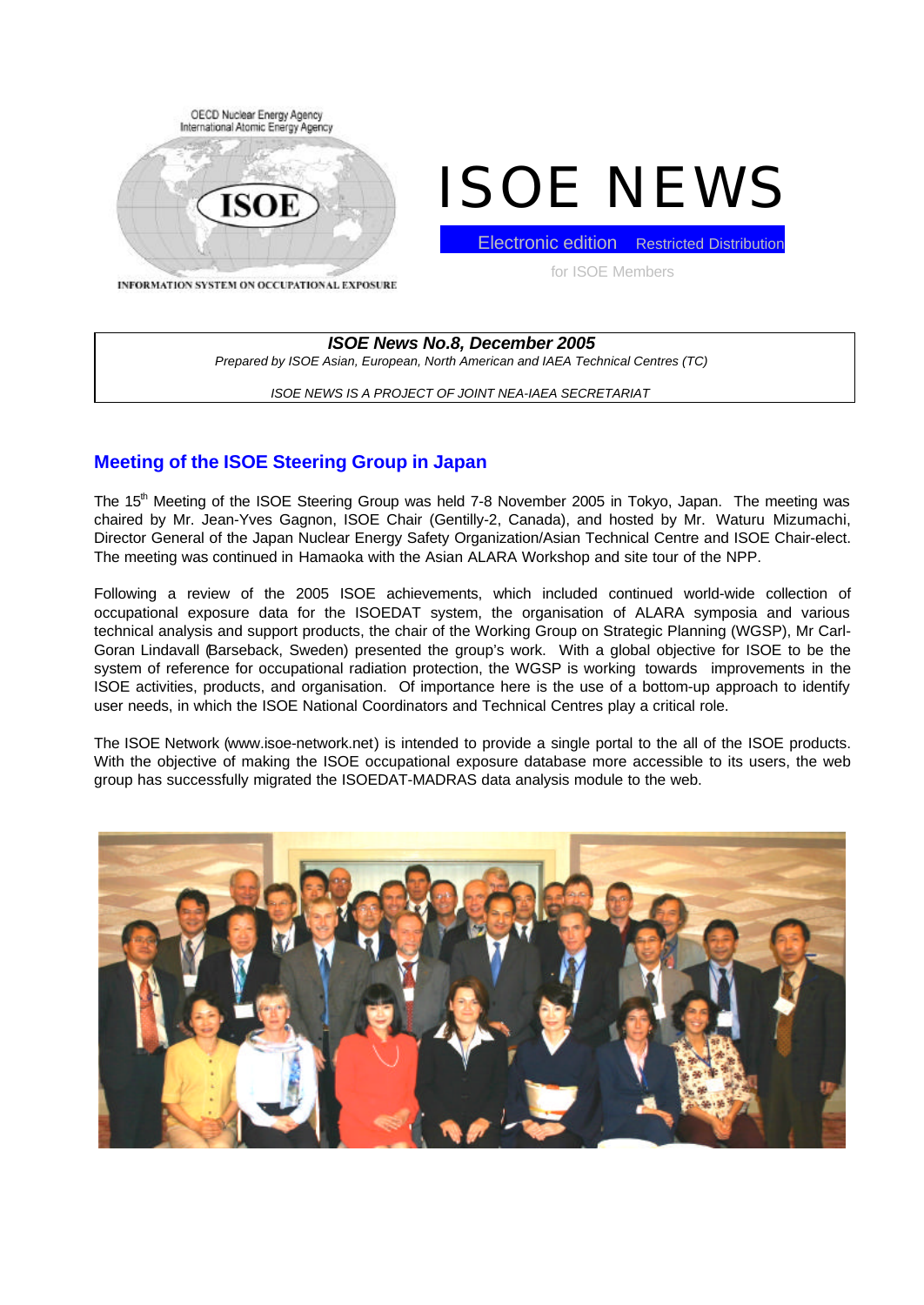The Steering Group approved the formal launch of the web-enabled ISOEDAT, following the setup of user accounts, and directed the working group to proceed towards Phase II of the project, which is the development of data input modules for web-based ISEODAT data entry.

The work of the Working Group on Data Analysis (WGDA) was presented by its Chair, Mr. Sergio Zorrilla (Laguna Verde, Mexico). The work of the WGDA in 2006 will focus on meeting the ISOE user needs that have been identified through the National Coordinators and Technical Centres.

The proposed ISOE Programme for 2006, which includes continued data collection and web development, data analysis products and software development under the WGDA, organisation of international and regional ALARA Symposia and completion of the work of the WGSP was approved by the Steering Group.

Finally, the Steering Group meeting marked the end of term of the current Regulatory Vice-Chair, Dr. Seong-Ho Na (KINS, Korea). The Steering Group thanked Dr. Na for his very valuable work in support of ISOE, and unanimously elected Mr. Veli Riihiluoma (Finland) for the next 3 year term. Mr. Riihiluoma works for the Radiation and Nuclear Safety Authority of Finland (STUK) as a senior inspector.

## **ISOE Asian ALARA Workshop**

The first ISOE Asian ALARA Symposium took place in Hamaoka, Japan on 9 November 2005, in conjunction with the 15<sup>th</sup> Meeting of the ISOE Steering Group. This workshop, organised by the Asian Technical Centre, saw the involvement of about 55 participants from 14 countries.

With the aim of encouraging methods for regional connection and communication, the workshop consisted of six presentations from Japanese utility representatives on the topic of current challenges and good practices in Japan, as well as 3 international presentations.



Following the example of other regional symposia, the paper presented by Mr. Yasuyuki Kashimoto (Shikoku Electric Power Co.) on "Measures to Reduce Radiation Exposure during the Reactor Vessel Core Internals (CI) Replacement at Ikata Nuclear Power Station Unit 1" was selected as the symposium's Distinguished Paper. This work represents the first replacement of core internals in the world, and therefore generated much interest throughout the audience. The lessons learned from Unit 1 are now being used in the CI replacement of Ikata NPP Unit 2.

Mr. Kashimoto was invited to present this paper at the 2006 International ALARA Workshop in Essen, Germany (Mar 2006).

In closing the workshop, Mr. Mizumachi (Director General, JNES) thanked all participants and encouraged continued international information exchange.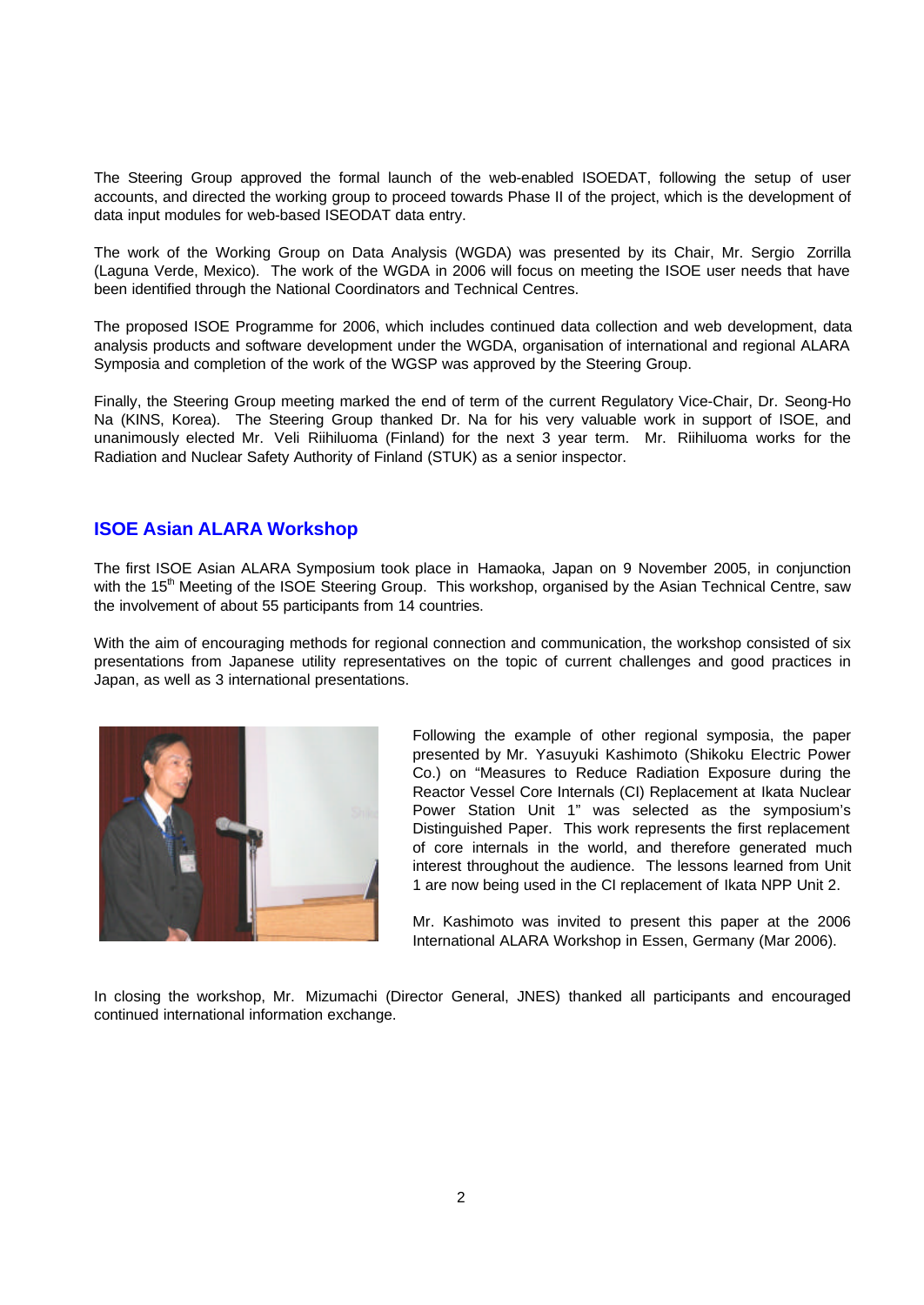# **Planning Reactors for Africa**

## *Tom Ferreira, PBMR Communication Manager*



Up to 30 nuclear reactors built on the southern tip of Africa in the next decade? It may sound unlikely, but that is exactly what the South African Government envisages with the country's Pebble Bed Modular Reactor (PBMR) technology.

Over the past year or so, South Africa's Minister of Public Enterprises, Mr Alec Erwin, stated more than once the Government's intention to produce between 4 000 MW – 5 000 MW of power from the inherently safe pebble bed reactors in South Africa. This equates to between 20 and 30 PBMR reactors of 165 MW each.

"The project is now factored into our future energy planning from about 2010 onwards. We firmly believe that the PBMR will place the country at the forefront of energy technology. Its positive attributes from an environmental point of view and its potential link with hydrogen production, add immensely to the attractiveness of this technology," he said.

Mr Erwin is not the only Government Minister who supports the PBMR project in particular and nuclear in general. According to Deputy President, Ms Phumzile Mlambo-Ngcuka, South Africa's is treating the "very ambitious, but very important Pebble Bed Modular reactor project with a great deal of seriousness." She said even President Thabo Mbeki took a very active interest in the project.

But what exactly is the PBMR project and how does the technology work?

Developing out of a desire for energy sustainability, the PBMR technology defines 21<sup>st</sup> century energy thinking. Its ability to economically generate electricity and create high value co-products such as hydrogen for the fuel of the future, desalinated water and industrial or residential process heat, not only sets it apart from all previous nuclear reactors, but also from the next generation of energy sources.

The PBMR is a High Temperature Gas-cooled Reactor with a closed-cycle, gas turbine power conversion system. Although it is not the only gas-cooled high-temperature reactor currently being developed in the world, the South African project is internationally regarded as the leader in the power generation field. Very high efficiency and attractive economics are possible without compromising the high levels of passive safety expected of advanced nuclear designs.

Under development since 1993, the PBMR project entails the building of a demonstration reactor project near Cape Town and a pilot fuel plant near Pretoria. The current schedule is to start construction in 2007 and for the demonstration plant to be completed by 2011. The fist commercial PBMR modules are planned for 2013.

PBMR (Pty) Ltd's current investors, Eskom, the Industrial Development Corporation and British Nuclear Fuels (BNFL), share the vision of small, standardised, inherently safe, modular reactors as one of the best carbon-free alternatives for new power generation capacity around the world.

The PBMR is therefore poised to be the world's first commercial scale advanced reactor built in the new millennium.

#### **How it works**

The PBMR uses particles of enriched uranium dioxide coated with silicon carbide and pyrolitic carbon. The particles are encased in graphite to form a fuel sphere or pebble about the size of a billiard ball. Helium is used as the coolant and energy transfer medium, to drive a closed cycle gas turbine-compressor and generator system. When fully loaded, the core would contain approximately 450 000 fuel spheres.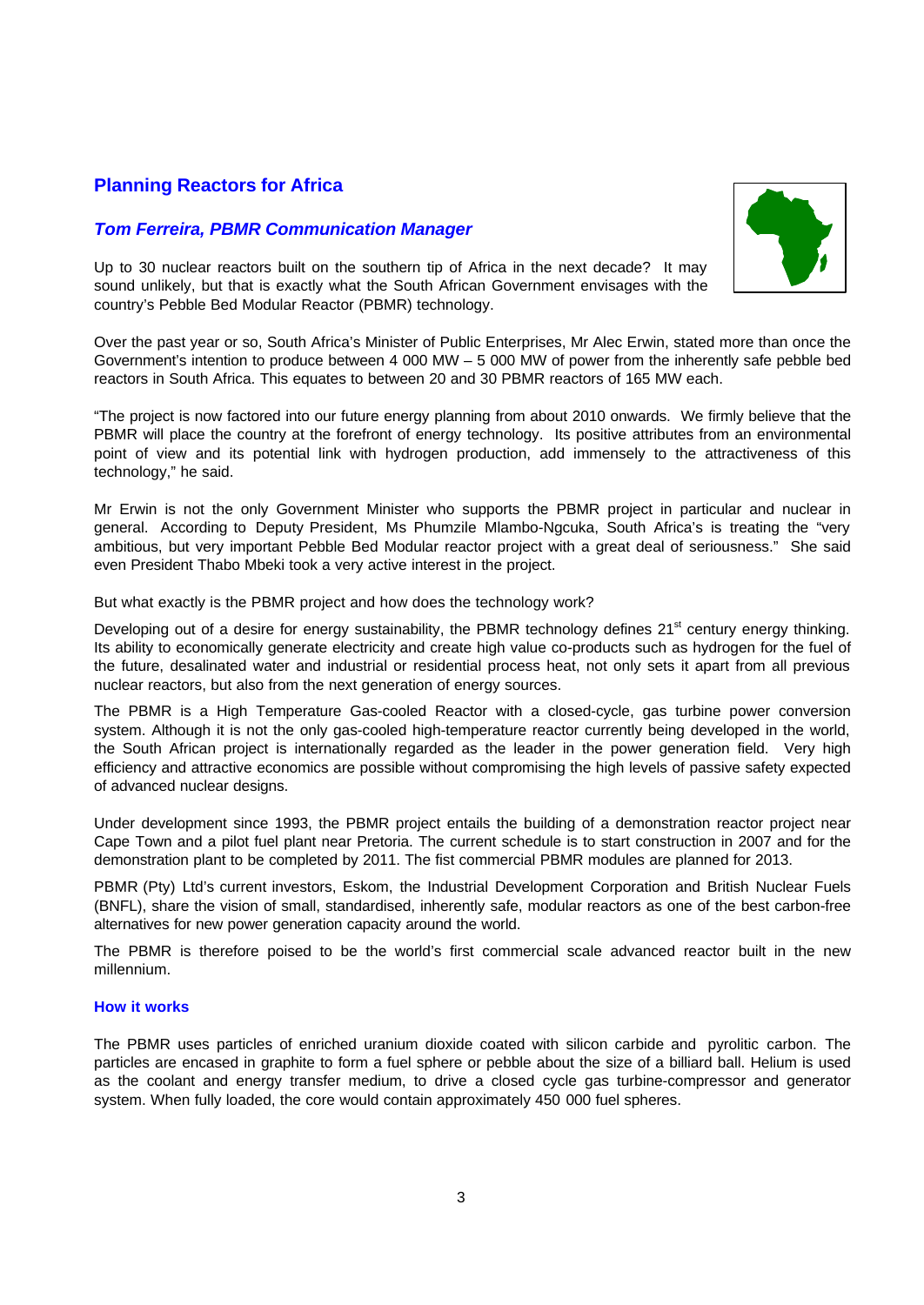To produce electricity, helium gas at a temperature of about 500 °C is inserted at the top of the reactor, and passes among the hot fuel spheres, leaving the bottom of the vessel having been heated to a temperature of about 900 ºC.

The hot gas then enters the turbine, which is mechanically connected to the generator through a speed-reduction gearbox on one side and the gas compressors on the other side. The coolant leaves the turbine at about 500 ºC and 2,6 MPa, after which it is cooled, recompressed, reheated and returned to the reactor vessel.

While a typical light water reactor has a thermal efficiency (electrical power output/thermal heat input) of approximately 33 percent, an efficiency of about 41 percent is anticipated in the basic PBMR design.

Online refuelling is another key feature of the PBMR. Fresh fuel elements are added to the top of the reactor while used fuel is removed at the bottom while the reactor is at power.

The aim is to operate uninterrupted for six years before the reactor is shut down for scheduled maintenance. However, for the demonstration module, a number of interim shutdowns will be required for planned evaluation of component and system performance.

Shutdown will be done by inserting the control rods. Start-up is effected by making the reactor critical, then using nuclear heat-up of the core and circulating the coolant by motoring the turbo-generator set. Heat is then removed by the pre- and inter-cooler. At a specified temperature, the cycle becomes self-sustaining.

#### **Safety systems**

The passive safety systems of the PBMR are designed to make it "meltdown proof". The physical characteristics of the reactor are such that it shuts itself down, without any engineered safety systems, in any imaginable accident scenario. The PBMR system has a self-stabilizing temperature effect: If the temperature of the reactor core should heat up, this slows down the neutron production, because of the large amount of U-238 in the fuel particles, which captures the neutrons without fissioning. The spent fuel from the PBMR also has built-in safety features. Because it is encapsulated in several coatings, including silicon carbide, the radioactive fission products remaining in the spent fuel are fully contained within the fuel kernels.

The reactor core concept is based on the well-tried and proven German AVR power plant, which ran for 21 years until 1986. This safe design was proven during a public and filmed plant safety test, when the flow of coolant through the reactor core was stopped and the control rods were left withdrawn just as if the plant was in normal power generation mode.

It was demonstrated that the reactor core shut itself down inherently within a few minutes. It was subsequently proven that there was no deterioration over and above the normal design failure fraction of the nuclear fuel. This proved that a reactor core meltdown was not credible, and that an inherently safe nuclear reactor design had been achieved.

#### **Nuclear Plant Safety: No Room for Complacency**

#### *(from www.iaea.org)*

Today´s nuclear power plants are performing at higher safety levels than twenty years ago, but there is no room for complacency when it comes to their continuing safe operation, delegates at the *International Conference on Operational Safety Performance in Nuclear Installations* in Vienna heard in December 2005.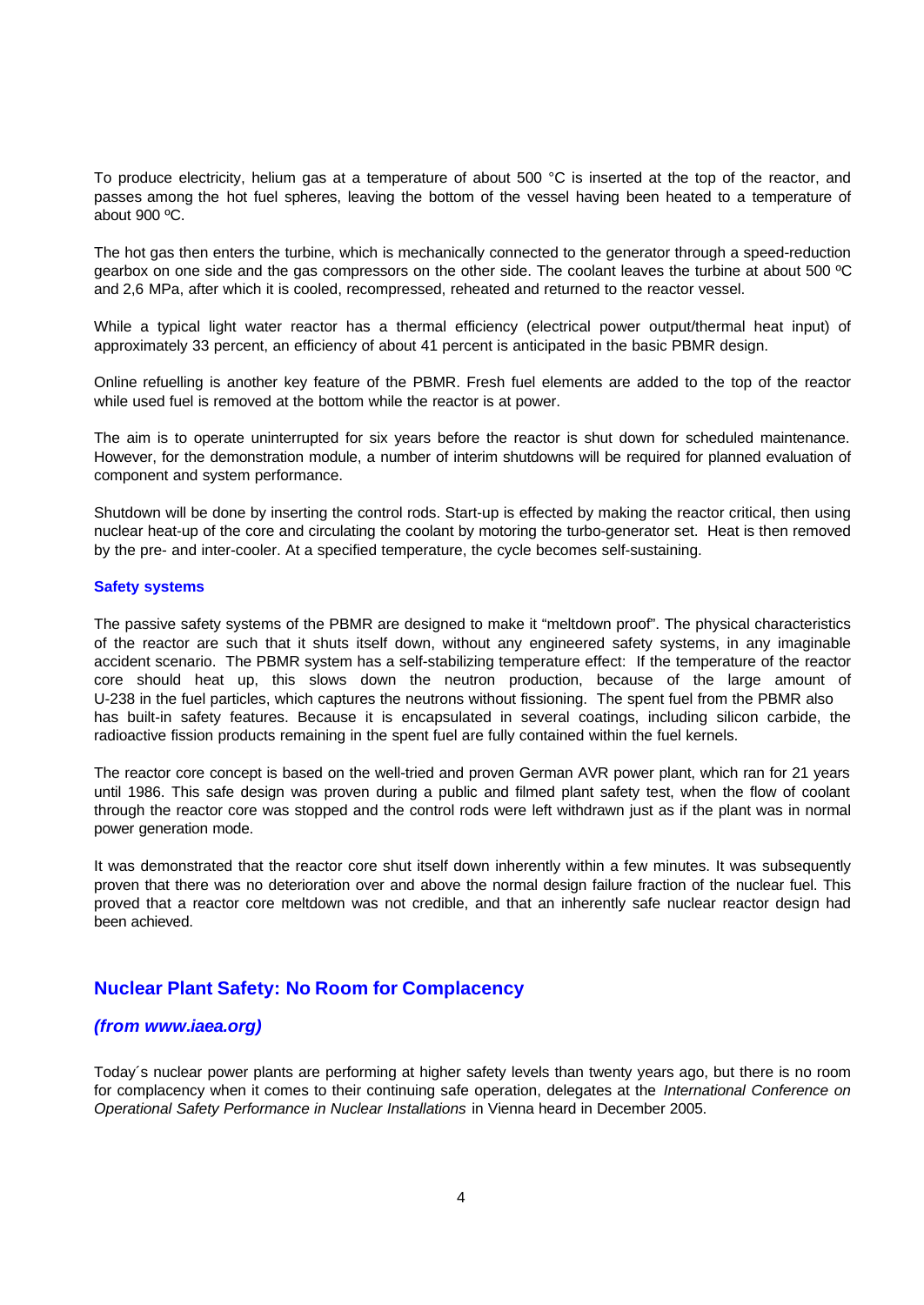The safety bar is significantly higher than in the days of the 1986 Chernobyl accident. "We can point to a substantially improved nuclear safety situation throughout the world," IAEA Head of Nuclear Safety and Security Mr. Tomihiro Taniguchi told the conference.

Mr. Tomihiro Taniguchi cited the way the nuclear industry had coped with severe natural disasters as a testament. "Tsunamis, floods, hurricanes and earthquakes have affected many parts of the world and nuclear installations everywhere responded admirably," he said. "The design and operational features ensured that the extreme natural conditions would not jeopardize safety."

However, Mr. Taniguchi issued a strong warning to the industry against complacency in an age where more than half the world's nuclear power plants are more than 20 years old, with many operators wanting to extend the lifetime of plants beyond their original design. "There is a very real possibility that we will become complacent with our high level of performance," he cautioned. The nuclear industry knows too well that a major accident at any one nuclear power plant in the world would weigh heavily on the entire industry.

The focus of the three-day conference in Vienna was to foster the exchange of information on operational safety performance and operating experience in nuclear installations, with the aim of consolidating an international consensus on:

- The present status of these issues;
- Emerging issues with international implications;
- Priorities for future work; and
- Needs for strengthening international co-operation, including recommendations for future activities for the IAEA, NEA, nuclear operators and regulatory authorities.

Mr. Taniguchi called for strong safety leadership, effective safety management and sustained safety culture, especially for those nuclear plants facing extended operations.

## **IAEA Safety Reports Series No. 42**

#### **Safety Culture in the Maintenance of Nuclear Power Plants**

Building upon earlier IAEA publications on this topic, this Safety Report reviews how challenges to the maintenance of nuclear power plants can affect safety culture. It also highlights indications of a weakening safety culture. The challenges described are in areas such as maintenance management, human resources management, plant condition assessment and the business environment. The steps that some Member States have taken to address safety culture aspects are detailed and singled out as good practices, with a view to disseminating and exchanging experiences and lessons learned.

## **ISOE Network**

During its 15<sup>th</sup> meeting, the ISOE Steering Group approved the launch of the updated ISOE Network web portal. Although currently a work in progress, the aim of the ISOE Network is to make all ISOE products available through a single portal, providing a "one-stop shop" from which users can:

- obtain the latest ISOE dose data, trends and analyses though on-line access to the ISOEDAT database;
- search the most complete ALARA-approach database in the nuclear industry;
- directly exchange experience through a question-and-answer archive system; and
- connect to the other related information, including links to every significant, available RP web-site.